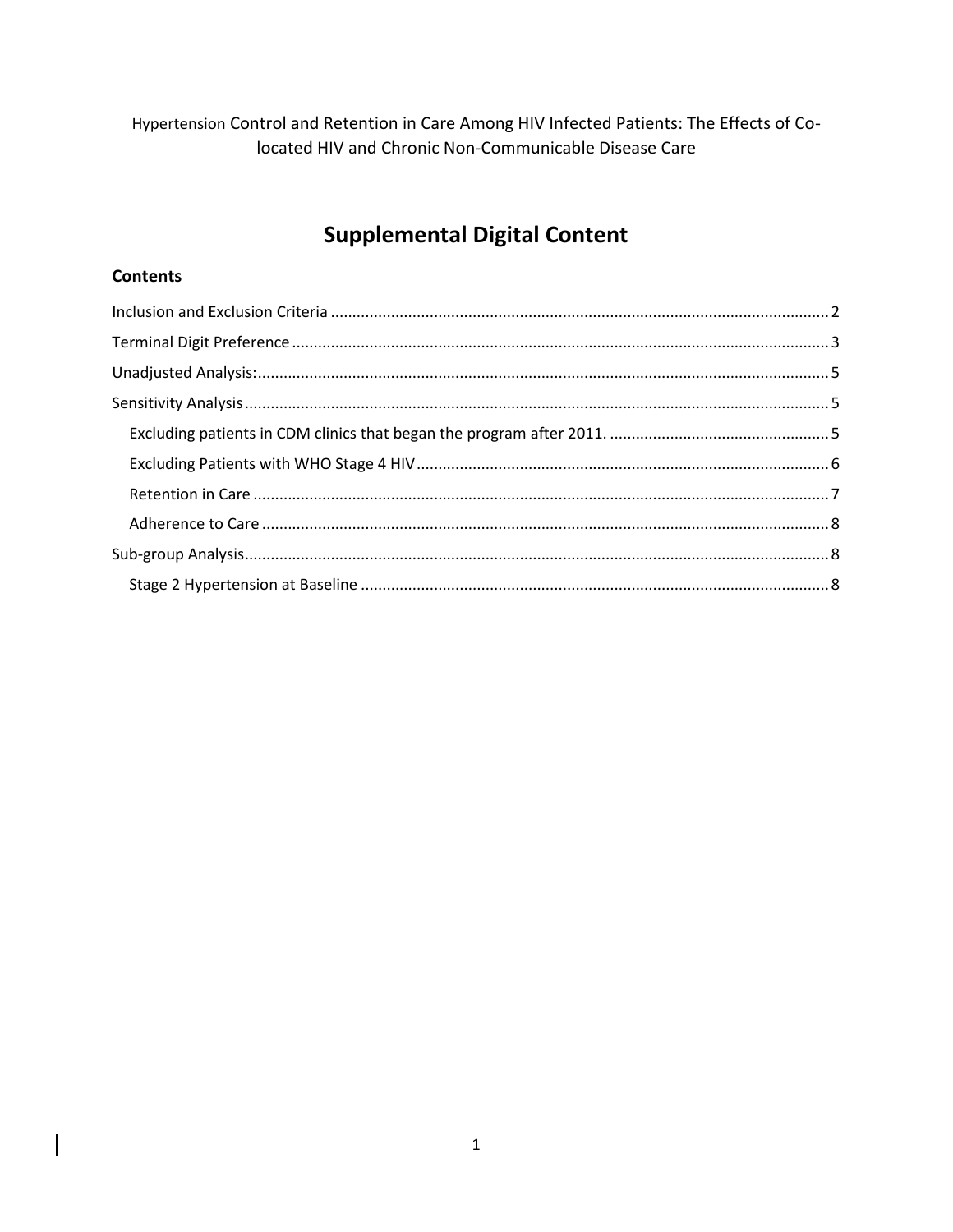### <span id="page-1-0"></span>**Inclusion and Exclusion Criteria**



*Figure A 1: Selection Criteria for Inclusion in Analysis*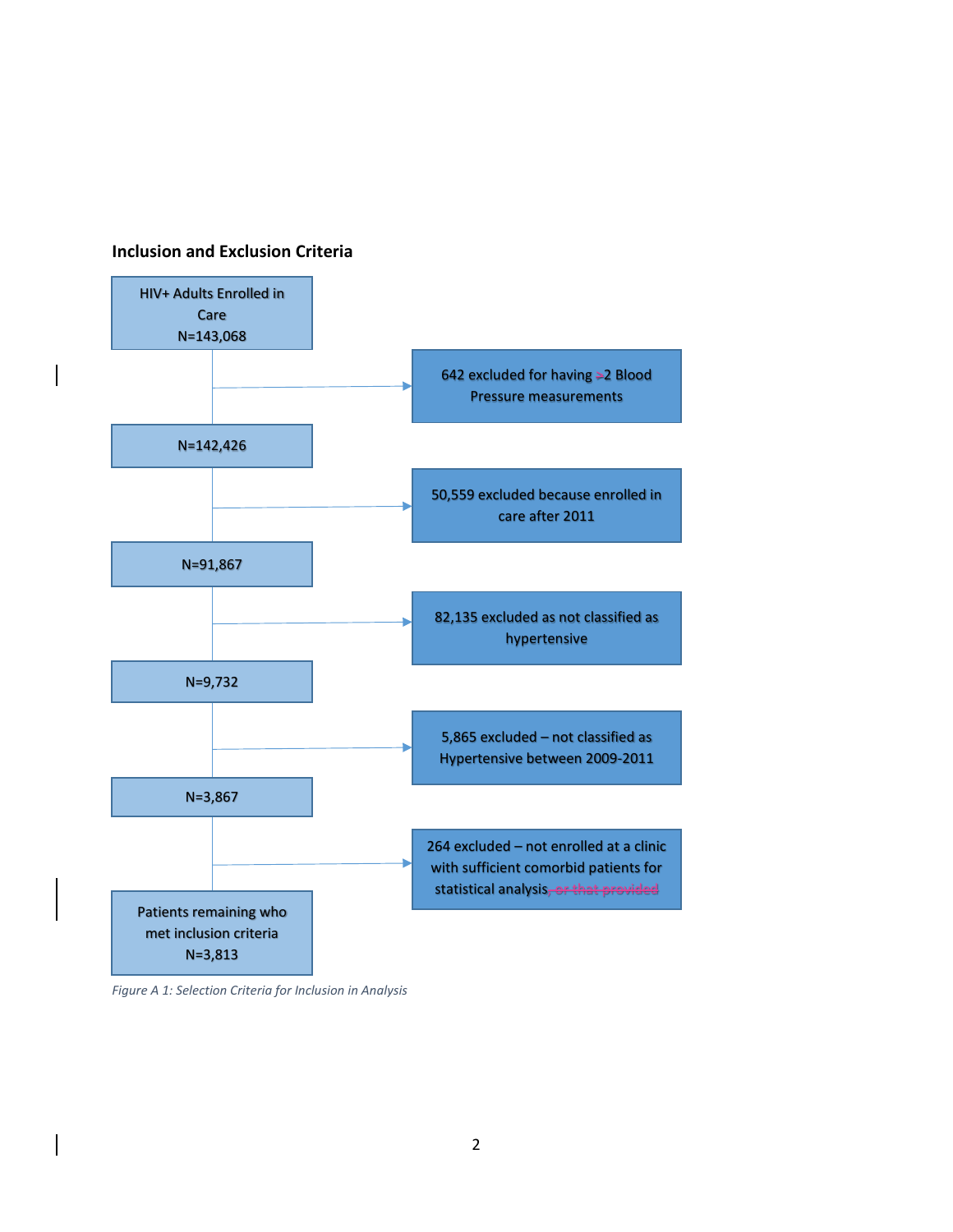# <span id="page-2-0"></span>**Terminal Digit Preference**

The aging HIV epidemic introduces new challenges to care as co-morbid non-communicable diseases (NCD) are becoming a leading cause of morbidity and mortality among people living with HIV (PLWH). The addition of chronic NCD care to HIV programs has garnered support, but evaluation has been limited due to few appropriate comparators, poor data, and measurement issues. Improved precision in blood pressure reporting after the addition of NCD care may bias studies on the effectiveness of those programs. Imprecise blood pressure measurements and reporting may result in terminal digit preference (TDP) of zero, where significantly more measurements than statistically likely are recorded ending in zero. While itself a common problem in NCD management, changes in TDP in treatment groups may bias results. This study uses changes in proportion of blood pressure measurements without TDP as a proxy for precision in blood pressure reporting, and assess the changes associated with addition of NCD care.



*Figure A 2 Histogram of Systolic Blood Pressure Reports. Peaks are evidence of Terminal Digit Preference of zero*

Beginning in 2011, the Academic Model for Providing Access to Healthcare (AMPATH) introduced collocated NCD care in some clinics across the care platform in western Kenya. From January 2007 to February 2017, there are 122,087 HIV patients with non-missing blood pressure measurements included in the AMPATH medical records system. Measurements are considered to have a TDP of zero if both systolic blood pressure and diastolic blood pressure measurements end in zero, or if one ends in zero and the other is missing. Groups are classified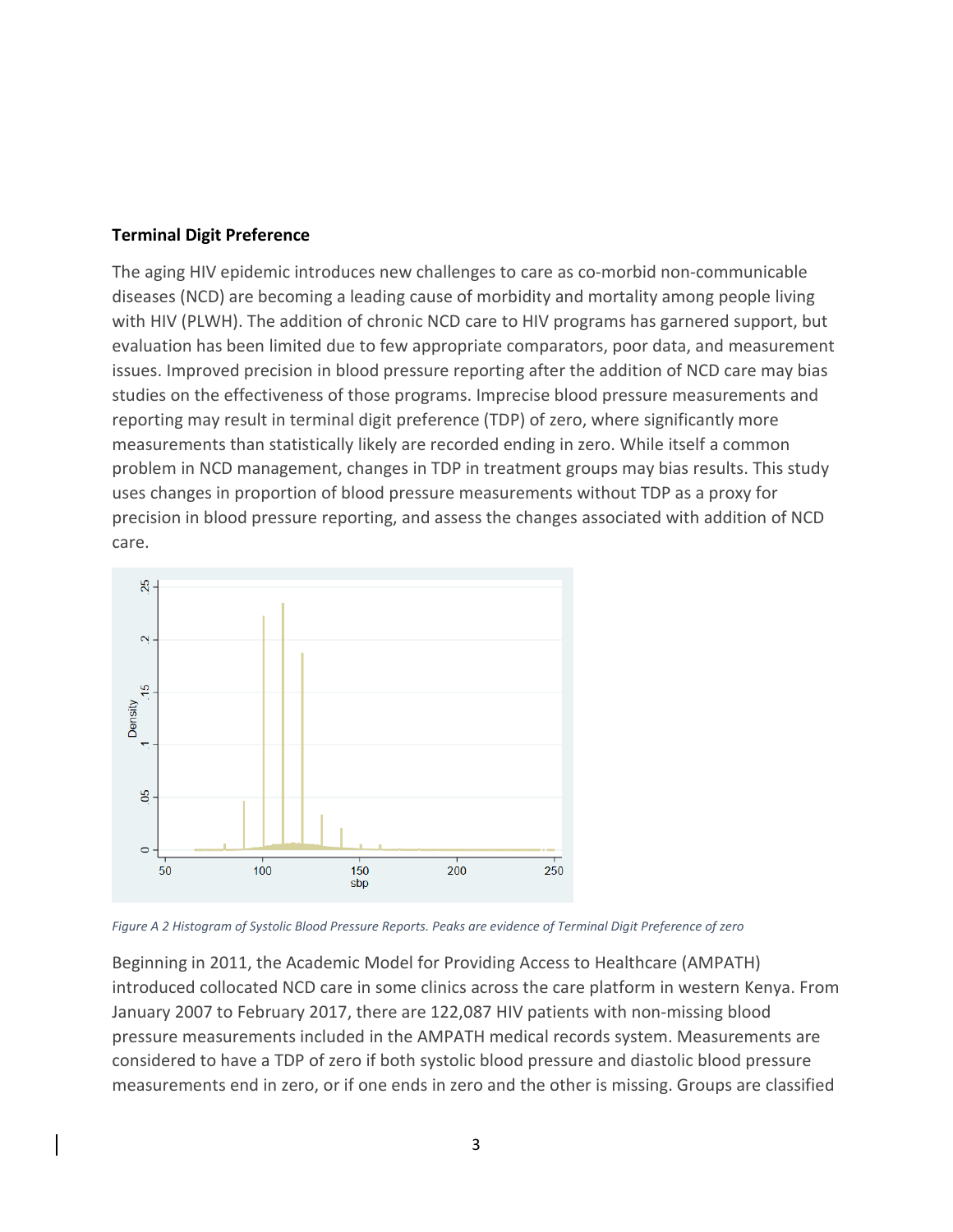as NCD added group if the clinic adds collocated NCD care during the follow up period, and comparison group if they do not.

Both treatment groups had similar proportions of TDP of zero for all years prior to the rollout, with consistent common trends (see figure A1). However, when NCD care was added in 2011, there is a 19 percentage point increase in non TDP measurements compared to the comparison clinics. Over time the proportion of TDP in both groups has fallen, and is equal as of 2017.

The addition of collocated NCD care is associated with a large and significant change in TDP. This change in reported blood pressure which may be due to the addition of automatic blood pressure gauges beginning in the clinics with collocated NCD care, increased training, or increased emphasis on precise blood pressure reporting. The magnitude of this change suggests that failure to accounting for this measurement issue would bias the evaluation of added NCD programs.



*Figure A 3: Trends in Blood Pressure Measurements, by group and terminal digit preference of zero, from 2007 to 2017*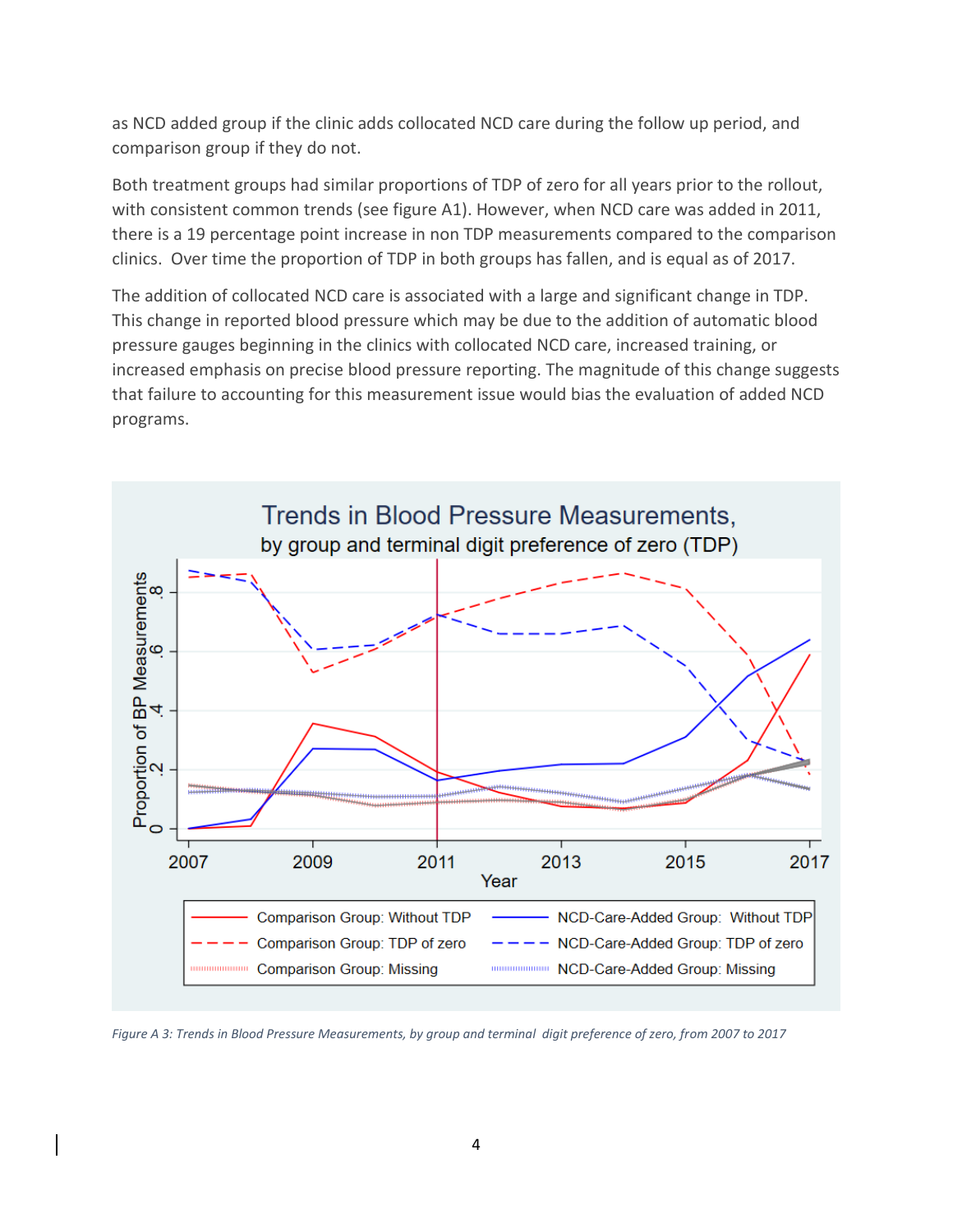# <span id="page-4-0"></span>**Unadjusted Analysis:**

Due to the above changes in trends in blood pressure measurements, the unadjusted analysis may provide a biased result. The unadjusted outcome tables are included below.

|             | <b>Blood Pressure</b>                                                             |                 | <b>Hypertension Control</b> |                         | Adherence to Care |              |  |
|-------------|-----------------------------------------------------------------------------------|-----------------|-----------------------------|-------------------------|-------------------|--------------|--|
| Measurement |                                                                                   |                 |                             |                         |                   |              |  |
|             | Per Visit BP                                                                      |                 |                             |                         |                   |              |  |
|             | <b>SBP</b>                                                                        | <b>DBP</b>      | $<$ 140/90                  | Controlled              | Adherent to       | Retained in  |  |
|             | (mmHg)                                                                            | (mmHg)          | mmHg                        | >1 year                 | Follow Up         | Care         |  |
| Added       | $1.76***$                                                                         | $-0.12$         | $-3.12***$                  | $6.20***$               | $-1.60***$        | $10.5***$    |  |
| <b>CDM</b>  | [1.36, 2.16]                                                                      | $[-0.37, 0.14]$ | $[-4.11,-2.13]$             | [5.62, 6.78]            | $[-2.18,-1.03]$   | [10.1, 10.9] |  |
| Obs.        | 104,137                                                                           | 104,169         | 104,077                     | 135,730                 | 109,455           | 135,999      |  |
| Patients    | 3594                                                                              | 3594            | 3594                        | 3601                    | 3599              | 3603         |  |
|             | $0.5\%$ confidence intervals in brackets $^* n \times 0.05$ $^{**} n \times 0.01$ |                 |                             | ***<br>$n \times 0.001$ |                   |              |  |

|  | Table A1: Unadjusted Model from main analysis |  |
|--|-----------------------------------------------|--|
|  |                                               |  |

95% confidence intervals in brackets \* *p* < 0.05, \*\* *p* < 0.01, \*\*\* *p* < 0.001

# <span id="page-4-1"></span>**Sensitivity Analysis**

<span id="page-4-2"></span>*Excluding patients in CDM clinics that began the program after 2011.* 

We excluded patients in CDM clinics that rolled out the CDM program after 2011. The inclusion and exclusion criteria was chosen to best replicate a randomized control trial, but the length of time between the necessary enrollment cutoff for causal inference and the initiation of the program for some of the clinics was sometimes several years. The statistical model used should have accounted for the variable timing in treatment initiation, but some econometricians have pointed out possible risk of further bias. Therefore, we assessed the impact of the decision to include all in our primary analysis by restricting the intervention group to those attending clinics that initiated the treatment in 2011.

Our findings were consistent with the findings of the whole, though with a marginally larger magnitude. This is plausibly because the clinics that were first to roll out the program may have been selected as the preliminary clinics as they had the highest capacity to provide CDM care. However, the size of the difference is small.

patients in the CDM clinics that had the program begin during the year 2011 were most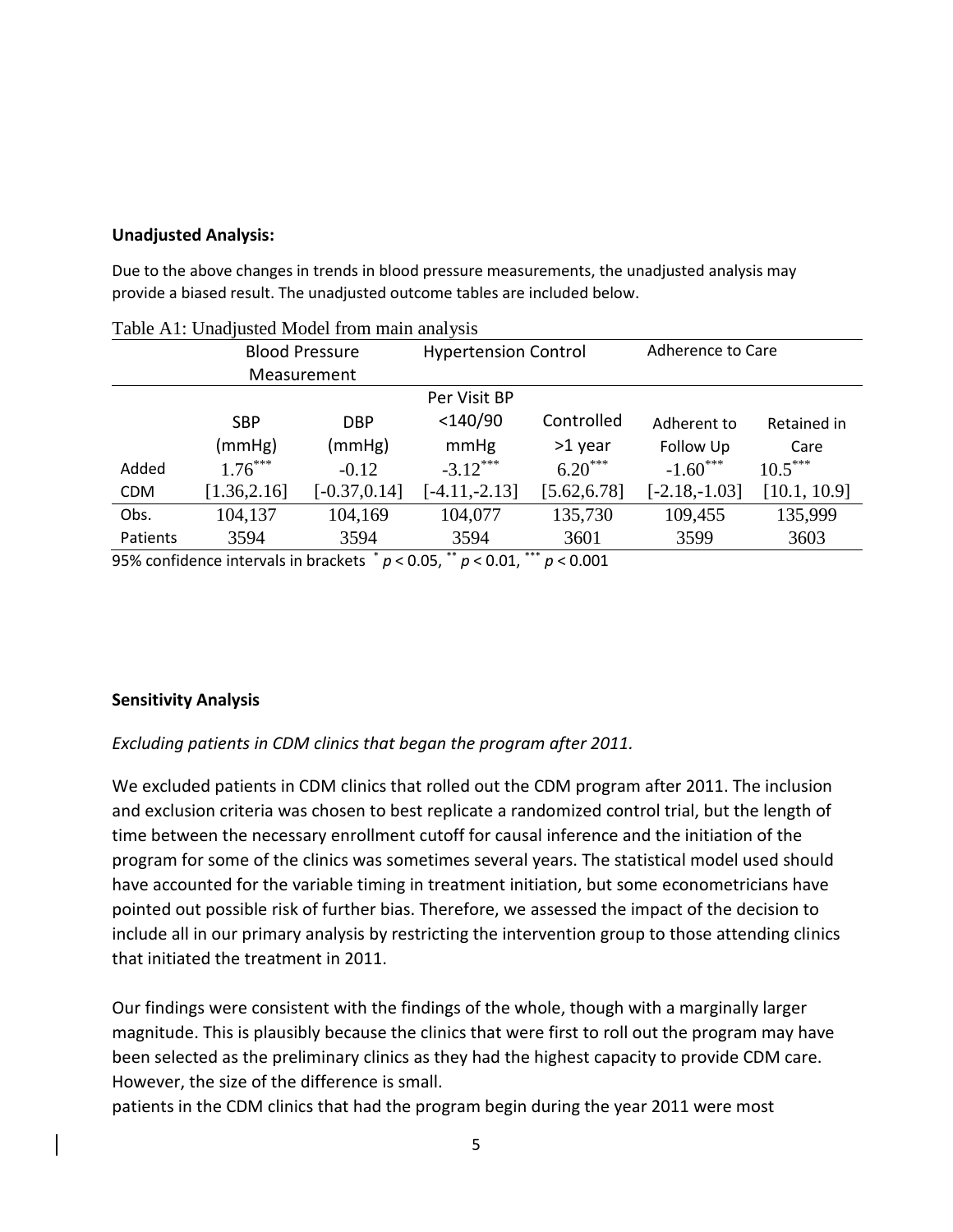|            | <b>Blood Pressure</b> |                  | <b>Hypertension Control</b> |                | Adherence to Care |              |
|------------|-----------------------|------------------|-----------------------------|----------------|-------------------|--------------|
|            |                       | Measurement      |                             |                |                   |              |
|            | Per Visit BP          |                  |                             |                |                   |              |
|            | <b>SBP</b>            | <b>DBP</b>       | <140/90mm                   | Controlled     | Adherent to       | Retained in  |
|            | (mmHg)                | (mmHg)           | Hg                          | >1 year        | Follow Up         | Care         |
| Added      | $-0.60^*$             | $-1.28***$       | 0.101                       | $7.21***$      | $-2.21***$        | $10.4***$    |
| <b>CDM</b> | $[-1.07, -0.13]$      | $[-1.58, -0.97]$ | $[-1.09, 1.29]$             | [6.49, 7.93]   | $[-2.93,-1.49]$   | [9.85, 10.9] |
| Obs.       | 87,173                | 87,215           | 87,123                      | 110,563        | 91,291            | 113,753      |
| Patients   | 3099                  | 3099             | 3099                        | 3109           | 3104              | 3111         |
|            |                       |                  | مالد عالد                   | مالد عالد عالم |                   |              |

Table A2: Adjusted Model Outcomes, excluding patients in CDM clinics that began the program after 2011

95% confidence intervals in brackets \* *p* < 0.05, \*\* *p* < 0.01, \*\*\* *p* < 0.001

## <span id="page-5-0"></span>*Excluding Patients with WHO Stage 4 HIV*

Patients who are classified as WHO Stage 4 HIV were not included in this analysis. Compared to the main analysis, this only reduces the total sample by 194 people.

|  | Table A3: Blood pressure and control Adjusted model, excluding patients with HIV WHO stage 4 |  |
|--|----------------------------------------------------------------------------------------------|--|
|--|----------------------------------------------------------------------------------------------|--|

|              | <b>Blood Pressure</b>                                                         |                 | <b>Hypertension Control</b> |                         | Adherence to Care |              |
|--------------|-------------------------------------------------------------------------------|-----------------|-----------------------------|-------------------------|-------------------|--------------|
|              |                                                                               | Measurement     |                             |                         |                   |              |
| Per Visit BP |                                                                               |                 |                             |                         |                   |              |
|              | <b>SBP</b>                                                                    | <b>DBP</b>      | <140/90mm                   | Controlled              | Adherent to       | Retained in  |
|              | (mmHg)                                                                        | (mmHg)          | Hg                          | >1 year                 | Follow Up         | Care         |
| Added        | $-0.54***$                                                                    | $-1.31***$      | $1.11*$                     | $6.14***$               | $-1.84***$        | $9.49***$    |
| <b>CDM</b>   | $[-0.95,-0.14]$                                                               | $[-1.57,-1.04]$ | [0.09, 2.13]                | [5.52, 6.76]            | $[-2.44,-1.23]$   | [9.04, 9.93] |
| Obs.         | 95,025                                                                        | 95,054          | 94,969                      | 120,118                 | 99,919            | 123,010      |
| Patients     | 3399                                                                          | 3398            | 3399                        | 3406                    | 3402              | 3408         |
|              | $0.001$ confidence intervals in broakets $^* \times 0.05$ $^{**} \times 0.01$ |                 |                             | ***<br>$m \times 0.001$ |                   |              |

95% confidence intervals in brackets \* *p* < 0.05, \*\* *p* < 0.01, \*\*\* *p* < 0.001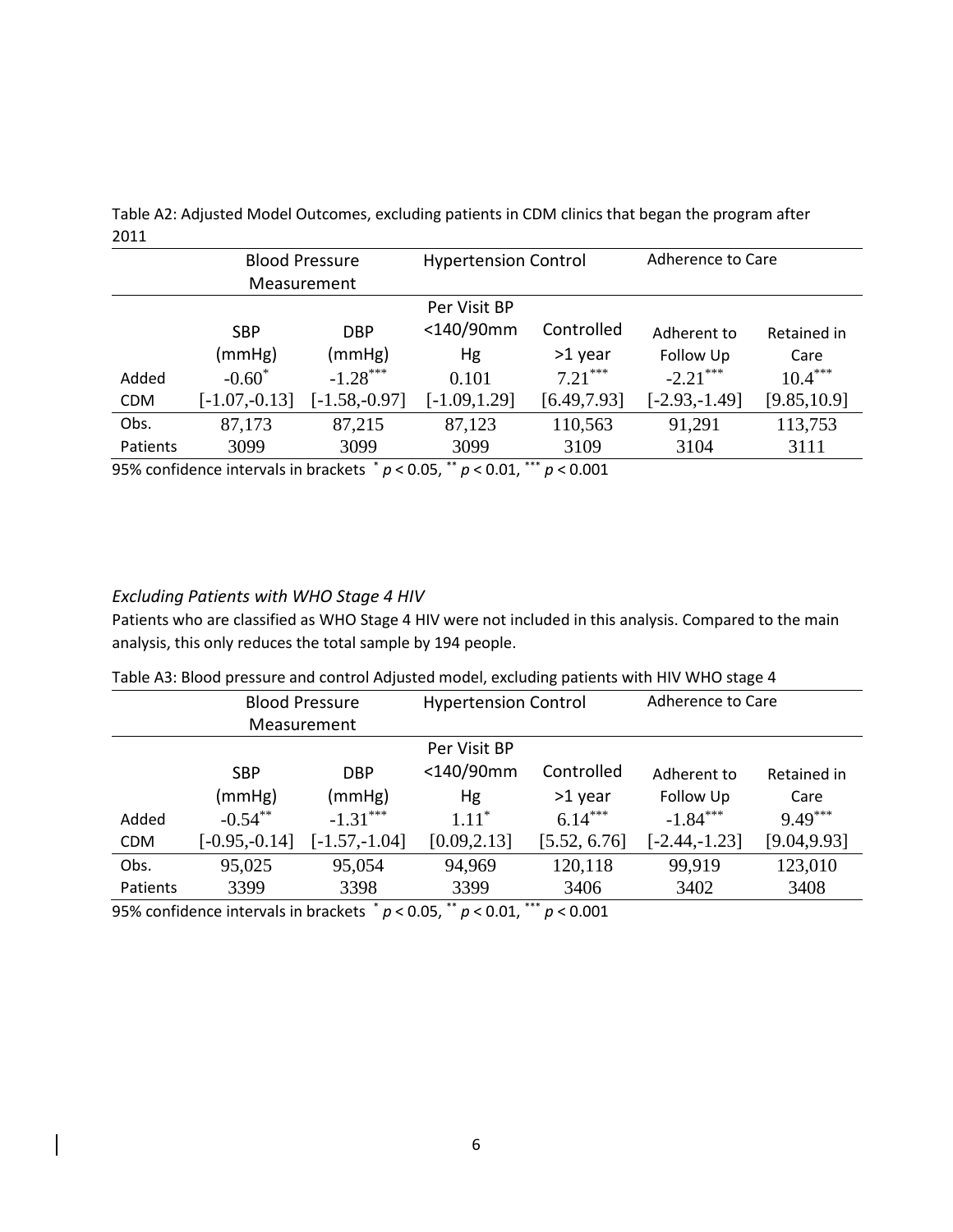### <span id="page-6-0"></span>*Retention in Care*

Patients are considered not retained in care if they have a gap in care of at least six months. This captures short term disengagement where patients can return to care within the follow up period, or long term loss to follow up, or death. AMPATH has a robust outreach program for patients who miss scheduled visits, including a standardized death reporting procedure and forms in the AMRS. <sup>23</sup> Due to the importance of all three components in retention in care, and incompleteness of death records, the main analysis used the composite measure. In this sensitivity analysis we repeated the analysis separately for each of the three outcomes that make up retention in care: short term disenrollment for patients who were not lost to follow up or had no record of death; lost to follow up if they have no record of death and no record of returning to AMPATH during the follow up period; and recorded death.

In all three cases, the policy has a significant reduction in the outcome. There is a 1.96 percentage point reduction in short term disengagement, a 7.06 reduction in loss to follow up, and a 4.15 percentage point reduction in death.

|           | <b>Short Term</b> | Loss To Follow Up | <b>Recorded Death</b> |
|-----------|-------------------|-------------------|-----------------------|
|           | Disengagement     |                   |                       |
| Added CDM | $-1.96***$        | $-7.06***$        | $-4.15***$            |
|           | $[-2.23,-1.70]$   | $[-7.42,-6.70]$   | $[-4.37, -3.92]$      |
| Obs.      | 120,745           | 129,630           | 121,604               |
| Patients  | 3603              | 3603              | 3603                  |

## Table A4: Retention in Care

95% confidence intervals in brackets

 $p < 0.05$ ,  $p < 0.01$ ,  $p < 0.001$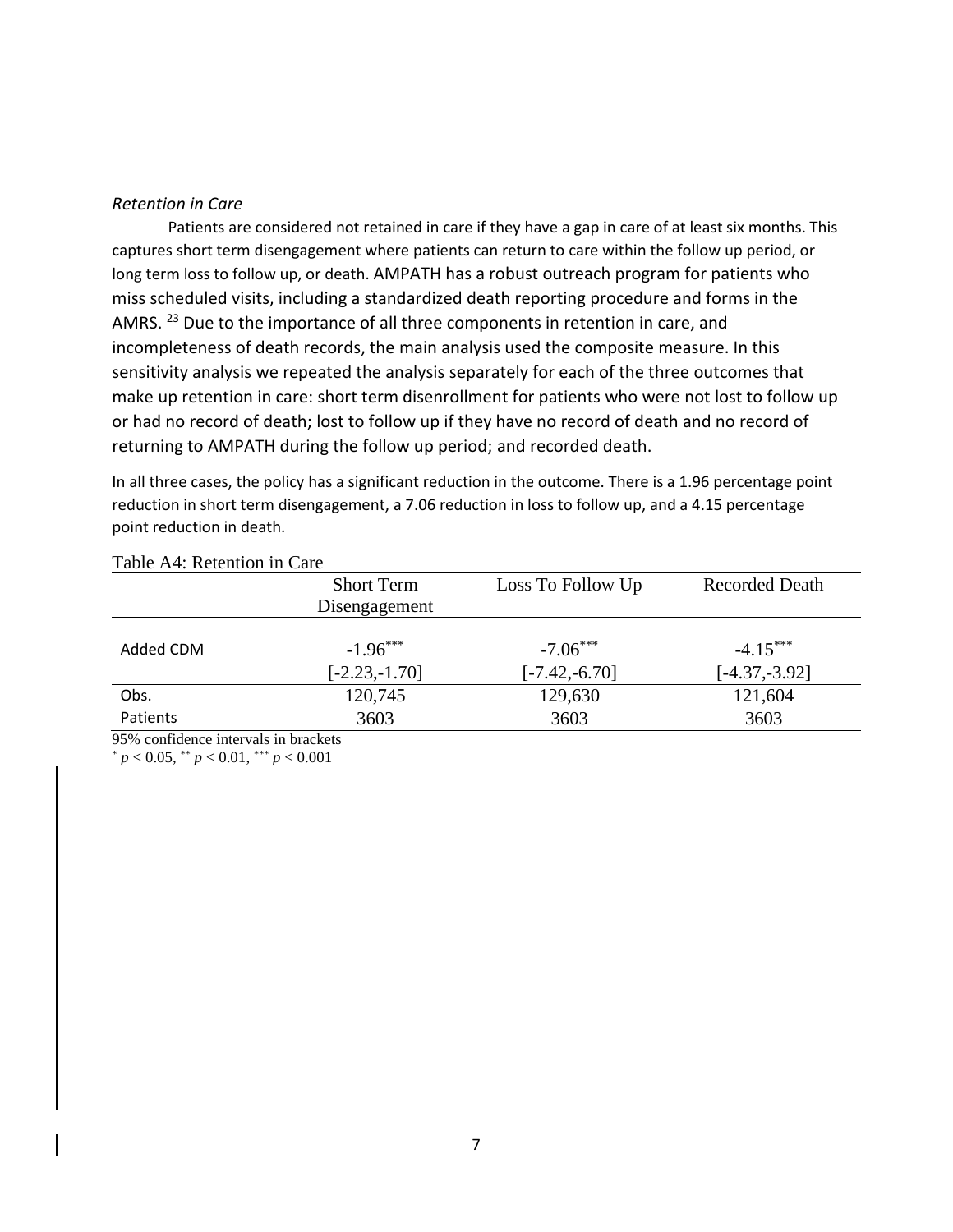# <span id="page-7-0"></span>*Adherence to Care*

We used a grace period for follow-up appointments that considered patients still adherent to the follow up schedule if they were in care within two weeks of their scheduled follow up appointment. To assess this assumption we also varied the length of the grace period by 3 days, 30 days, and 3 months. We also repeated it excluding patients after they have a reported death.

|                  | 3 Day Grace  | 1 Month                | 3 Month                   | 3 Day Grace  | 1 Month      | 3 Month      |
|------------------|--------------|------------------------|---------------------------|--------------|--------------|--------------|
|                  | Period       | Grace                  | Grace                     | Period       | Grace        | Grace        |
|                  |              | Period                 | Period                    |              | Period       | Period       |
| <b>Added CDM</b> |              |                        |                           |              |              |              |
|                  | $5.90***$    | $7.23***$              | $11.9***$                 | $4.29***$    | $5.31***$    | $9.30***$    |
| Obs.             | [5.15, 6.66] | [6.62, 7.84]           | [11.4, 12.3]              | [3.53, 5.05] | [4.71, 5.92] | [8.90, 9.69] |
| <b>Excludes</b>  |              |                        |                           |              |              |              |
| Known            | <u>No</u>    | $\overline{\text{No}}$ | $\underline{\mathrm{No}}$ | Yes          | Yes          | Yes          |
| <b>Mortality</b> |              |                        |                           |              |              |              |
| <b>Patients</b>  | 132,235      | 132,235                | 132,235                   | 128,621      | 128,621      | 128,621      |
| <b>Added CDM</b> | 3578         | 3578                   | 3578                      | 3574         | 3574         | 3574         |

## Table A5: Adherence Grace Period Definition Sub-Analysis

*95% confidence intervals in [brackets] \* p < 0.05, \*\* p < 0.01, \*\*\* p < 0.001*

*<sup>a</sup>The Added CDM are the dif-in-dif coefficients, which control for clinic effects, secular trends, time varying covariates, and patient covariates of age, sex, WHO stage, and ARV status <sup>b</sup>Observations used in the analysis of each outcome.* 

# <span id="page-7-1"></span>**Sub-group Analysis**

<span id="page-7-2"></span>*Stage 2 Hypertension at Baseline*

*Table A6: Difference-in-Difference Outcomes for blood pressure measurement, hypertension control, and adherence to care for patients with Stage 2 Hypertension (SBP> 160 or DBP>100) for first three measurements after hypertension diagnosis*

| measurements arter hypertension alagnosis |             |                             |            |                          |                    |  |  |  |
|-------------------------------------------|-------------|-----------------------------|------------|--------------------------|--------------------|--|--|--|
| <b>Blood Pressure</b>                     |             | <b>Hypertension Control</b> |            | <b>Adherence to Care</b> |                    |  |  |  |
| <b>Measurement</b>                        |             |                             |            |                          |                    |  |  |  |
|                                           |             | Per Visit BP                |            |                          |                    |  |  |  |
| <u>SBP</u>                                | <b>DBP</b>  | $<$ 140/90mm                | Controlled | Adherent to              | <b>Retained in</b> |  |  |  |
| (mmHg)                                    | (mmHg)      | <u>Hg</u>                   | $>1$ year  | Follow-up                | <b>Care</b>        |  |  |  |
| $-3.101***$                               | $-3.084***$ | $+$ ***<br>4.41             | $2.54***$  | $6.15***$                | $9.02***$          |  |  |  |